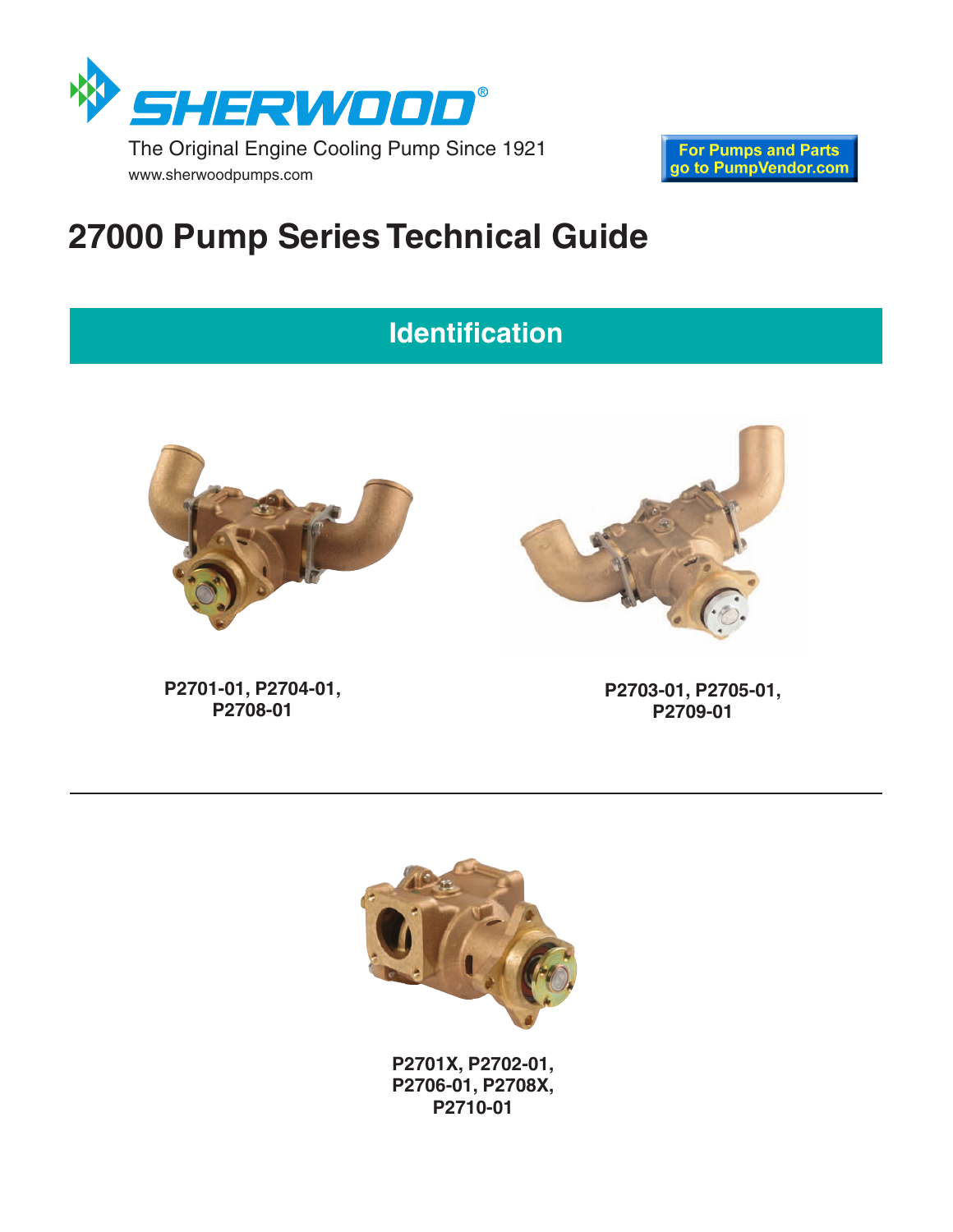### **Assembly / Disassembly Instructions**



The following assembly/disassembly procedures apply to all 27000 Series pumps. Deviations from pump to pump are primarily a result of different methods of drive and mounting. Pump model numbers can be found stamped into the cover plate of the pump.

#### **Disassembly:**

- A. Remove the three bolts (1) and lockwashers (2) from the pump cover (3). Note the direction of the impeller blades upon removal. Remove the impeller (4) using the appropriate 24412 or 25106 M16 x 1.5 impeller puller. Remove the o-ring (5) from the housing (6).
- B. Remove the pulley hub (7) from the shaft using a bearing puller.
- C. Remove the cam screw (8), cam screw o-ring (9), and cam (10). The internal wear plate (11) will drop out. For the P2701- P2706 models, the retaining ring (12), washer (13) and seal seat (14) can then removed.
- D. From the ball bearing end, the internal snap ring (15) must be removed. The shaft bearing assembly (16) is pressed out of the body from the impeller end of the housing. For pump models P2708-P2710, the mechanical seal seat (14) is now loose inside of the housing and can be removed. The mechanical seal (17) may now be pressed from the bearing side of the housing (6).
- E. Removal of the port adapters (18/19) is not necessary under normal conditions. If needed, first note the angle of each port to be able to reassemble to the correct orientation. Remove the bolts (20) and lockwashers (21) from the port adapter bracket (22). Remove and inspect the o-rings (23) for damage.
- F. Inspect the shaft for heavy fretting of the spline portion that drives the impeller. Inspect the bearings for loss of grease, corrosion, and rough rotation. If the shaft or bearings exhibit such a wear, replace the entire shaft and bearing assembly (16) listed below.

**Warning:** The new water seal kit 25115-SHW is designed to be used with newer pump designs P2708-01, P2708X, P2709-01, and P2710-01) or upgraded older pump designs using the new 25100-SHW shaft/bearing assembly that facilitates the new metal sleeve water seal. The 25115-SHW metal sleeve water seal cannot be used with the previous shaft and bearing assemblies. Doing so will cause damage to the shaft and the seal.

#### **Identifying the proper shaft for use with the 25115-SHW mechanical seal kit:**

25100-SHW shaft/bearing assemblies do NOT have a retaining ring groove on the shaft in the area between the impeller and the first bearing (the bearing on the impeller end of the pump). These shaft and bearing assemblies can be used with the 25115-SHW. If a retaining ring exists between the impeller and the first bearing, do not use the 25115-SHW mechanical seal kit.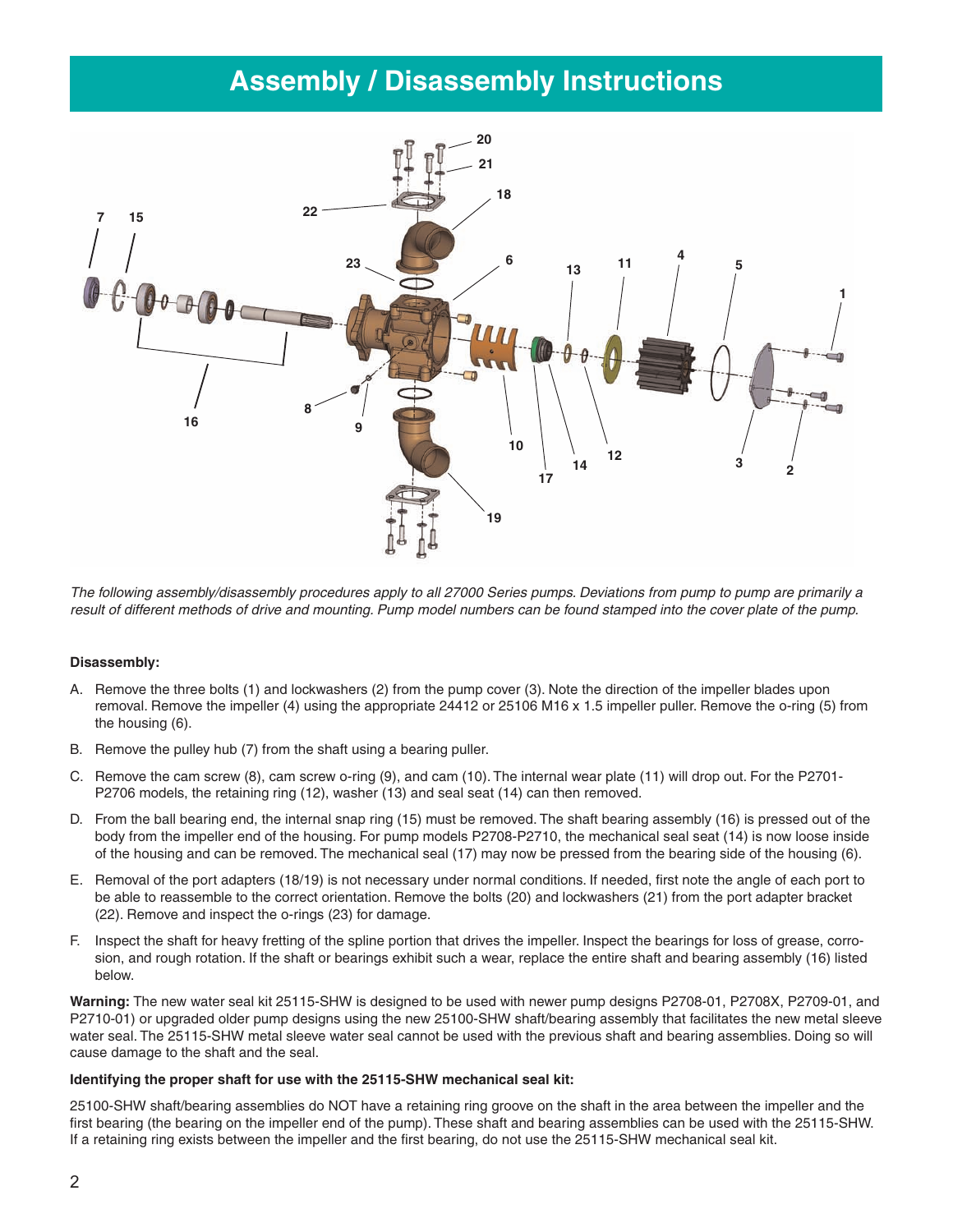### **Reassembly:**

- A. Press mechanical seal (17) into housing (6) with the grey silicon carbide face of the mechanical seal toward the impeller cavity.
- B. Press the bearing and shaft assembly (16) into the housing (6) from the pulley end of the pump. Replace the internal snap ring (15).

**Warning:** The new water seal kit 25115-SHW is designed to be used with newer pump designs P2708-01, P2708X, P2709-01, and P2710-01) or upgraded older pump designs using the new 25100-SHW shaft/bearing assembly that facilitates the new metal sleeve water seal. The 25115-SHW metal sleeve water seal cannot be used with the previous shaft and bearing assemblies. Doing so will cause damage to the shaft and the seal.

#### **Identifying the proper shaft for use with the 25115-SHW mechanical seal kit:**

25100-SHW shaft/bearing assemblies do NOT have a retaining ring groove on the shaft in the area between the impeller and the first bearing (the bearing on the impeller end of the pump). These shaft and bearing assemblies can be used with the 25115-SHW. If a retaining ring exists between the impeller and the first bearing, do not use the 25115-SHW mechanical seal kit.

- C. For Models P2701-P2706, the grey silicon carbide seat and rubber cup (14) is now installed from the impeller end of the housing with the grey face of the seal seat contacting the grey mechanical seal (17) face. In pressing the seal seat, a pusher should be used with a diameter only slightly greater than the shaft diameter (.80"). Soapy water or a lubricant from a seal manufacturer may be used in assembly. Oil or grease must not be used as it will prevent the rubber cup from properly gripping the shaft. The seat and cup are pressed just beyond the external/snap ring groove. The seat should be inspected to ensure that the cup did not become partially dislodged during the press procedure. The washer (13) and external snap ring (12) are then installed.
- D. For Models P2708-P2710, use the seal installation tool provided in the mechanical seal, minor and major kits, to press the seal seat (14) to the correct position on the shaft. Place the seal seat in the seal installation tool with the grey silicon carbide face away from the tool and the metal backing cup inside the tool. Slide the seal seat and tool over the shaft from the impeller end of the pump. The seal seat is pressed onto the shaft until the seal installation tool contacts the metal edge of the mechanical seal case. This metal to plastic contact between the seal edge and the plastic seal installation tool ensures the proper seal compression. Because the seal seat is pressed onto the shaft, there is no need for a snap ring to hold the seal seat in place.
- E. The internal wear plate (11) is dropped in place with the anti-rotation pin aligned with the cast slot in the bottom of the housing. Replace the cam screw o-ring (9) on the cam screw (8), then the cam (10) can be reinstalled and secured with the cam screw. The cam screw should be inspected to ensure that it does not protrude below the cam. Should the screw protrude beneath the cam, replace it with a new screw, or grind flush. Failure to do so will result in immediate impeller damage.
- F. At this time, press on the pulley hub (7). The shaft bearing assembly (16) must be securely supported from the impeller end and in line with the press. Failure to do so will result in either damaged bearings and/or a canted pulley hub with excessive run out.
- G. Install the impeller (4) using a non-petroleum based lubricant such as silicone or soapy water. **Note**: Do not use petroleumbased fluids as they will damage the impeller. The impeller is installed using a twisting motion. Ensure the impeller blades are bent in the same direction as upon removal.
- H. Replace the o-ring (5), cover (3), lockwashers (2), and three bolts (1). Torque the cap screws to 14 ft-lbs. **Note**: If the cover is replaced with a new one, record the information on the original cover to help identify the pump for future repairs and maintenance.
- I. If necessary, place the o-ring (23) in the port adapters (18/19). Slide the port adapter bracket (22) onto the ports, then replace the lockwashers (21) and bolts (20) to secure the ports to the housing. Be sure to align the ports as they were prior to removal.
- J. After installation, inspect the pump seal, lip seal, body, housing, and cam areas for leaks.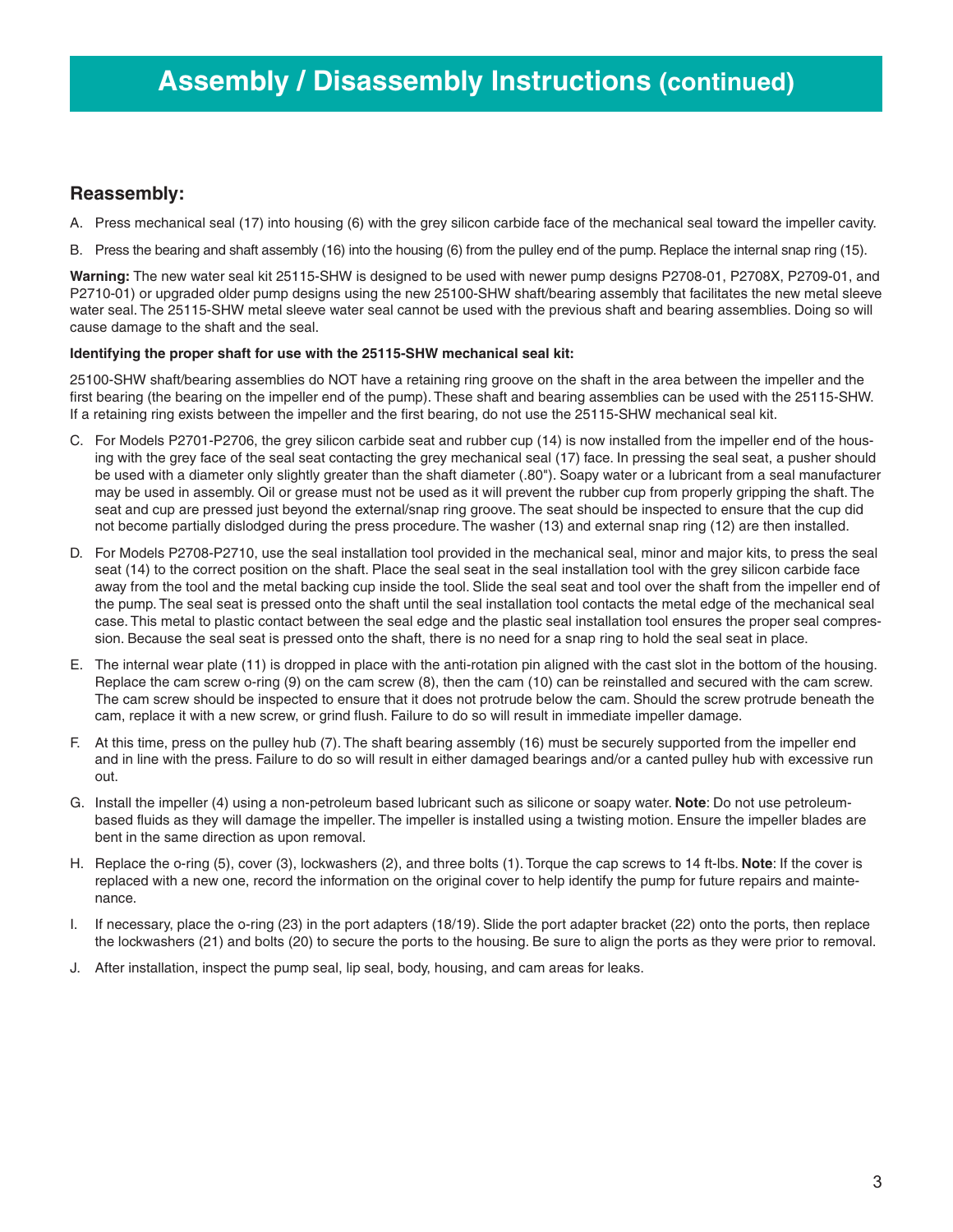## **Assembly / Disassembly Instructions (continued)**

|                | Sherwood #           |                | P2701-01    | P2701X      | P2703-01    | P2708-01  | P2708X    | P2709-01  |
|----------------|----------------------|----------------|-------------|-------------|-------------|-----------|-----------|-----------|
|                |                      |                | P2704-01    | P2702-01    | P2705-01    |           | P2710-01  |           |
|                |                      |                |             | P2706-01    |             |           |           |           |
| Item           |                      | QTY            |             |             |             |           |           |           |
| 1              | Cap Screw            | 3              | 19626-SHW   | 19626-SHW   | 19626-SHW   | 19626-SHW | 19626-SHW | 19626-SHW |
| 2              | Lockwasher           | 3              | 15944-SHW   | 15944-SHW   | 15944-SHW   | 15944-SHW | 15944-SHW | 15944-SHW |
| 3              | Cover Plate          | 1              | 18742-SHW   | 18742-SHW   | 18742-SHW   | 18742-SHW | 18742-SHW | 18742-SHW |
| 4              | Impeller             | 1              | 27000-SHW   | 27000-SHW   | 27000-SHW   | 27000-SHW | 27000-SHW | 27000-SHW |
| 5              | O-ring               | 4              | 15945-SHW   | 15945-SHW   | 15945-SHW   | 15945-SHW | 15945-SHW | 15945-SHW |
| $\overline{6}$ | Housing              | 1              | 24161-SHW   | 24161-SHW   | 24161-SHW   | 24161-SHW | 24161-SHW | 24161-SHW |
| 7              | Gear Assy/Hub        | 1              | 24879-SHW   | 24879-SHW   | 24879-SHW   | 24879-SHW | 24879-SHW | 24879-SHW |
| 8              | <b>Cam Screw</b>     | 1              | 19714-SHW   | 19714-SHW   | 19714-SHW   | 19714-SHW | 19714-SHW | 19714-SHW |
| 9              | Cam Screw O-ring     | 1              | 19712-SHW   | 19712-SHW   | 19712-SHW   | 19712-SHW | 19712-SHW | 19712-SHW |
| 10             | Cam                  | 1              | 18271-SHW   | 18271-SHW   | 18271-SHW   | 18271-SHW | 18271-SHW | 18271-SHW |
| 11             | Wear Plate-Pin Assy  | 1              | 24162-SHW   | 24162-SHW   | 24162-SHW   | 24162-SHW | 24162-SHW | 24162-SHW |
| 12             | Retaining Ring (Ext) | 1/3            | 15952-SHW   | 15952-SHW   | 15952-SHW   | 15952-SHW | 15952-SHW | 15952-SHW |
| 13             | Washer               | 1              | 15959-SHW   | 15959-SHW   | 15959-SHW   |           |           |           |
| 14/1           | Mech Seal/Seat Assy  | $\mathbf{1}$   | 15955-SHW*  | 15955-SHW*  | 15955-SHW*  | 25115-SHW | 25115-SHW | 25115-SHW |
| 15             | Retaining Ring (Int) | 1              | 15942-SHW   | 15942-SHW   | 15942-SHW   | 15942-SHW | 15942-SHW | 15942-SHW |
| 16             | Shaft/Bearing Assy   | 1              | 25100-SHW** | 25100-SHW** | 25100-SHW** | 25100-SHW | 25100-SHW | 25100-SHW |
| 18             | Port                 | 1              | 19236-SHW   |             | 19236-SHW   | 19236-SHW |           | 19236-SHW |
| 19             | Port                 | 1              | 19236-SHW   |             | 21988-SHW   | 19236-SHW |           | 21988-SHW |
| 20             | <b>Bolts</b>         | 8              | 21484-SHW   |             | 21484-SHW   | 21484-SHW |           | 21484-SHW |
| 21             | Lockwasher           | 8              | 21573-SHW   |             | 21573-SHW   | 21573-SHW |           | 21573-SHW |
| 22             | Port Bracket         | $\overline{2}$ | 21373-SHW   |             | 21373-SHW   | 21373-SHW |           | 21373-SHW |
| 23             | $O$ -ring            | $\overline{2}$ | 21525-SHW   |             | 21525-SHW   | 21525-SHW |           | 21525-SHW |
|                | Minor Repair Kit     |                | 24580-SHW   | 24580-SHW   | 24580-SHW   | 25125-SHW | 25125-SHW | 25125-SHW |
|                | Major Repair Kit     |                | 25126-SHW   | 25126-SHW   | 25126-SHW   | 25126-SHW | 25126-SHW | 25126-SHW |

\* 15955-SHW is to be only used with the original shaft and bearing assembly. The original shaft and bearing assembly has a snap ring groove between the impeller and the first ball bearing. Do not use the 15955-SHW with the 25100-SHW shaft bearing assembly designed for the pressed-on seal seat.

\*\* When replacing the shaft bearing assembly with the 25100-SHW, the 25115-SHW mechanical seal kit must also be used. The 25100-SHW shaft and bearing assembly can be identified by the absence of the snap ring groove between the impeller and the first ball bearing. Do not use the 15955-SHW with the 25100-SHW assembly.

### **25115-SHW Seal Upgrade**

#### **Disassembly**

- 1. See the applicable pump technical guides L-3045 or L-3060 for the Pump Disassembly steps prior to the water seal removal.
- 2. Press the shaft and bearing assembly out of the pump from the impeller end and toward the engine side of the pump.
- 3. Discard the seal seat. Press the mechanical (spring loaded) seal out of the pump from the engine end and toward the impeller side of the pump. Discard the mechanical seal.

#### **Installation**

- 1. See the applicable pump technical guides L-3045 or L-3060 for the steps prior to the two-piece water seal installation.
- 2. Clean the shaft seal seat area to remove any debris, salt buildup, or other corrosion to prevent the seal seat from galling on the shaft during installation.
- 3. Use the installation tool to press the mechanical (spring loaded) seal into the housing- mechanical seal is pressed to metal-to-metal contact with the housing (Fig. 1).
- 4. Use the installation tool to press the metal sleeve seal seat onto the shaft (Fig. 2).
- 5. The seal seat is in the proper position when the installation tool contacts the mechanical seal casing (Fig. 3).





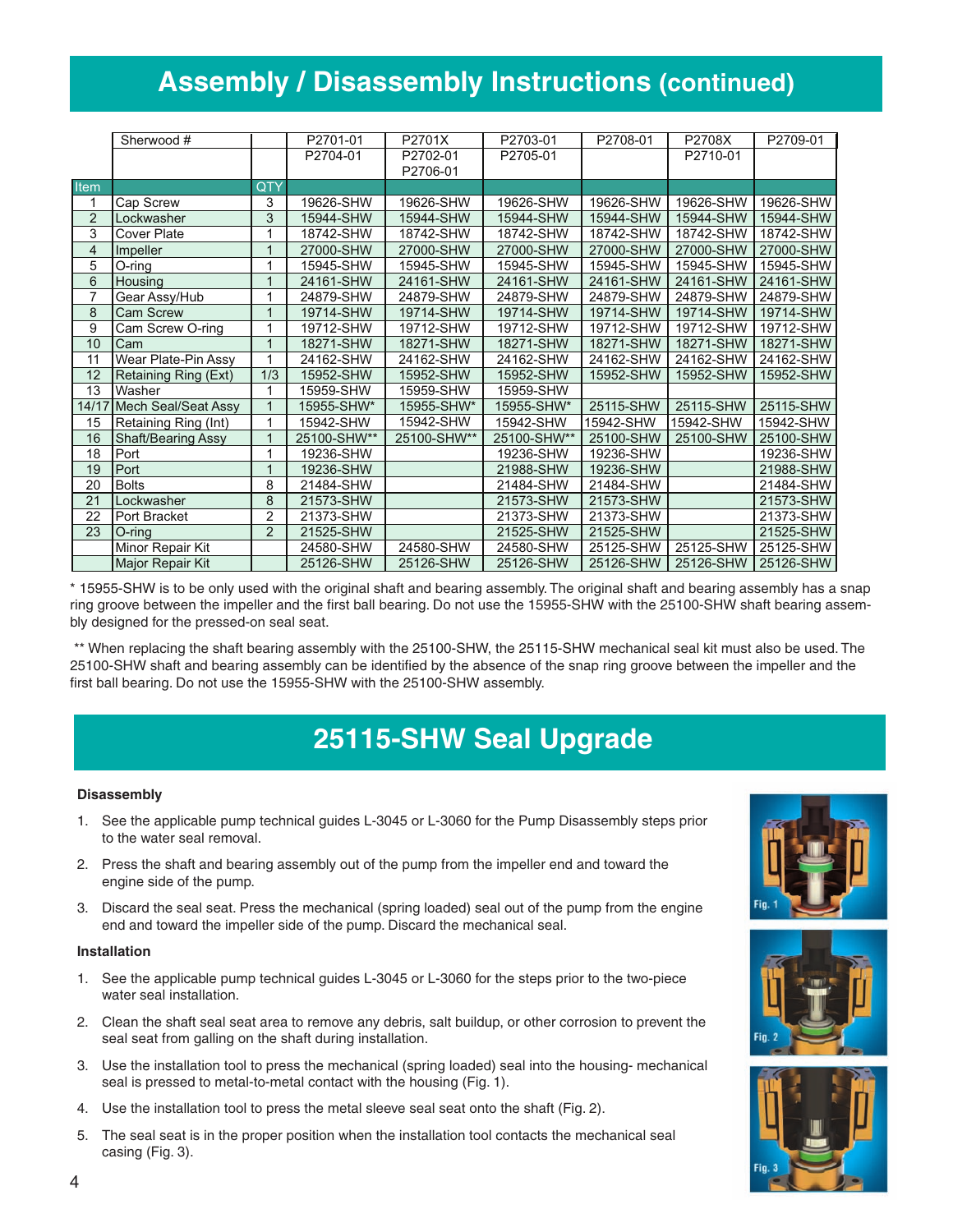## **Preventative Maintenance**

The #1 reason for premature engine wear is overheating.To maintain engine performance, insist upon genuine Sherwood impellers and service kits.

| <b>Maintenance</b> | <b>Pleasure Boating</b><br>(Low Hours) |                          | <b>Commercial/Fishing Use</b><br>(High Hours) |                          |  |
|--------------------|----------------------------------------|--------------------------|-----------------------------------------------|--------------------------|--|
| <b>Schedule</b>    | <b>Light Duty</b>                      | <b>Severe Duty</b>       | <b>Heavy Duty</b>                             | <b>Severe Duty</b>       |  |
|                    |                                        | (High RPM, Silt or Sand) |                                               | (High RPM, Silt or Sand) |  |
| Impeller Kit       | Every year                             | 6 months                 | 6 months                                      | 3 months                 |  |
| Minor Kit          | 2 years                                | Every year               | Every year                                    | 6 months                 |  |
| Major Kit          | 4 years                                | 2 years                  | 2 years                                       | Every year               |  |

|               | <b>Impeller Kit</b> | <b>Minor Kit</b>         | <b>Minor Kit</b>          | <b>Major Kit</b>             |
|---------------|---------------------|--------------------------|---------------------------|------------------------------|
|               | 27000K-SHW          | 24580-SHW                | 25125-SHW                 | 25126-SHW                    |
|               | 15945-SHW O-ring    | 15945-SHW O-ring         | 15942-SHW Retaining Ring  | 15942-SHW Retaining Ring     |
|               | 27000-SHW Impeller  | 15952-SHW Retaining Ring | 15945-SHW O-ring          | 15945-SHW O-ring             |
|               |                     | 15955-SHW Seal Assy      | 18271-SHW Cam             | 18271-SHW Cam                |
|               |                     | 27000-SHW Impeller       | 18742-SHW Cover           | 18742-SHW Cover              |
|               |                     |                          | 19712-SHW O-Ring          | 19712-SHW O-Ring             |
|               |                     |                          | 19714-SHW Cam Screw       | 19714-SHW Cam Screw          |
|               |                     |                          | 21525-SHW (2) O-ring      | 21525-SHW (2) O-ring         |
|               |                     |                          | 24156-SHW Slinger         | 24162-SHW Wear Plate         |
|               |                     |                          | 24162-SHW Wear Plate      | 24412-SHW Impeller Puller    |
|               |                     |                          | 24412-SHW Impeller Puller | 25080-SHW Seal Assy          |
|               |                     |                          | 25080-SHW Seal Assy       | 25100-SHW Shaft Bearing Assy |
|               |                     |                          | 25090-SHW Seal Tool       | 25090-SHW Seal Tool          |
|               |                     |                          | 27000-SHW Impeller        | 27000-SHW Impeller           |
| P2701-01      | X                   | X                        |                           |                              |
| <b>P2701X</b> | Χ                   | X                        |                           | X                            |
| P2702-01      | X                   | Χ                        |                           | X                            |
| P2703-01      | X                   | $\overline{\mathsf{x}}$  |                           | X                            |
| P2704-01      | X                   | $\overline{\mathsf{x}}$  |                           | X                            |
| P2705-01      | X                   | X                        |                           | x                            |
| P2706-01      | X                   | X                        |                           | X                            |
| P2708-01      | X                   |                          | X                         | X                            |
| <b>P2708X</b> | X                   |                          | Χ                         | X                            |
| P2709-01      | X                   |                          | Χ                         | X                            |
| P2710-01      | X                   |                          | X                         | X                            |